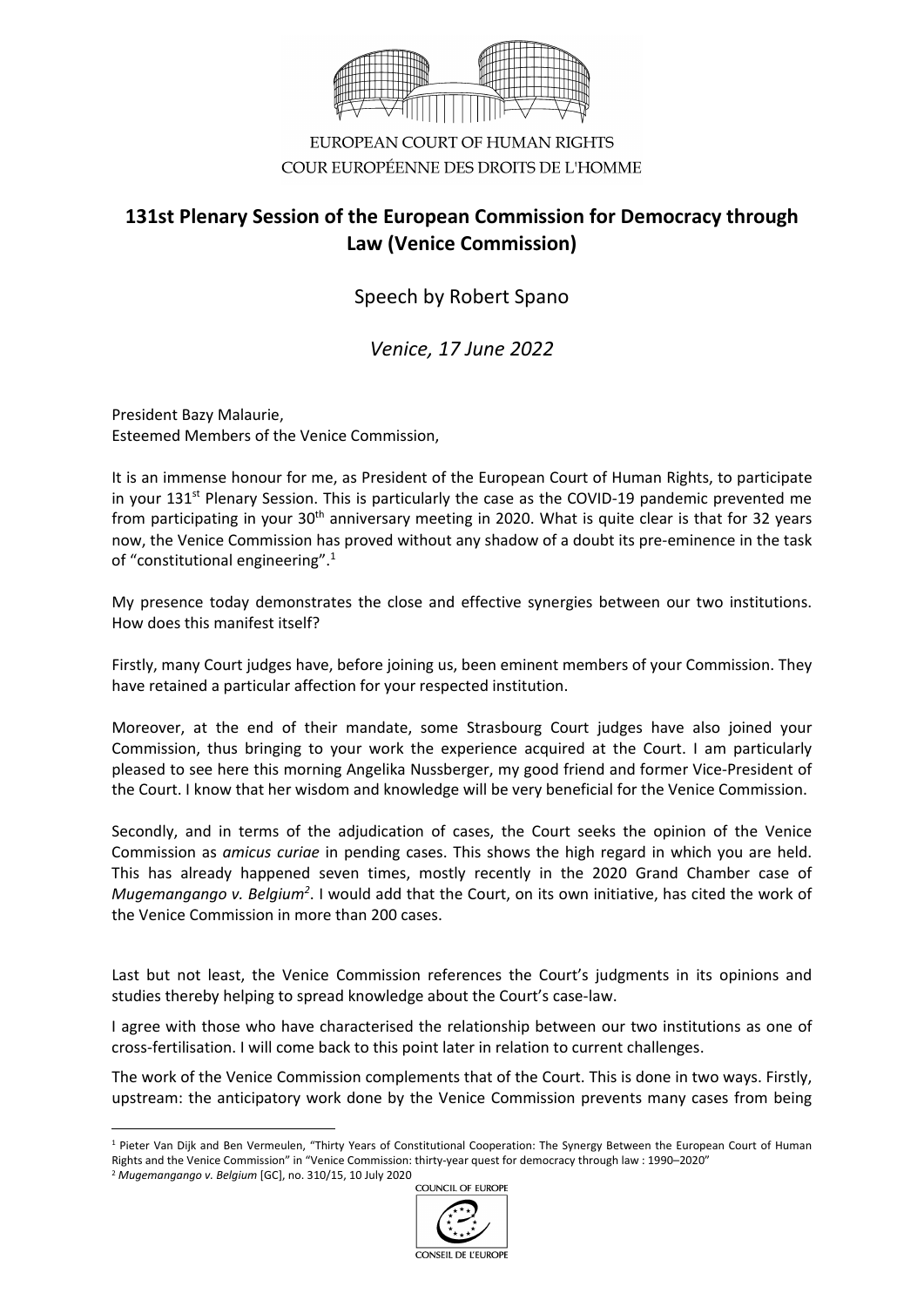brought before the Court. The Strasbourg Court is based on subsidiarity. If a remedy is provided at domestic level, cases will not be brought before the European Court of Human Rights. Where such a remedy is available before the Constitutional Court and is effective, human rights are better protected.

Then, once the Court has ruled, the Venice Commission may intervene downstream to ensure that the necessary legislative amendments have been adopted. The Venice Commission may also be called upon to give its opinion on matters related to the execution of Court judgments. Here I am thinking of two opinions given in recent years respect of the execution of Court judgments by the Russian Federation at the request of the PACE's Legal Affairs Committee<sup>3</sup>.

This is an illustration of the principle of shared responsibility which is one of the keys to the success of the European human rights protection system. Shared responsibility with the States, of course. But also with institutions such as those within the Council of Europe which bring the values of the Organisation to life and ensure its effectiveness.

As has been said, the Court is not an island. This type of cross-fertilisation is beneficial for all. Indeed, in these challenging times, the need for all of us to work together, create synergies and cooperation, has become more important than ever. Firstly, the international-rule based order is now under threat due to recent events. Secondly, increased fragmentation of international law must be avoided. Thirdly, it is clear that we need to get back to first principles, reinvigorate the tripartite foundations of the Council of Europe, democracy, the rule of law and human rights. The work of the European Court of Human Rights and of the Venice Commission has been and will continue to be crucial for these purposes.

Since 2015, the Court has also shared something else in common with the Venice Commission. Over the years, you have built up what is undoubtedly the most accomplished network in constitutional law, not only in Europe, but worldwide.

We have followed your example by creating a network of superior courts, called the "SCN". On 13 April this year the SCN welcomed the Constitutional Court of Lithuania, bringing membership to 102 courts from 45 countries. As I have said, this network is a very robust tool for the principle of subsidiarity and continued dialogue between national courts and the European Court. It allows national judges to become familiar with our case-law and working practices. Many of the member courts of our network are also part of yours, and I am delighted at this fine complementarity.

At the beginning of my speech I referred to the topic of the independence of the judiciary as an example of recent cross-fertilisation. Over the last year or so the Court has delivered a number of judgments relating to this topic quoting and relying on the opinions of the Venice Commission<sup>4</sup>.

The recent Grand Chamber judgment of *Grzęda v. Poland<sup>5</sup>* from March this year dealt with the premature termination of the term of office a judicial member of the national council of the judiciary (NCJ), the body which is in charge of judicial independence and plays a fundamental role in the judicial appointment procedure. The Polish government claimed that the Polish Constitutional Court judgment of 20 June 2017 gave the Parliament authority to change the method of election of judicial members the NCJ and to terminate prematurely the term of office of the sitting judicial members. The Venice Commission gave an important opinion on this law upon which the Court relied agreeing with the Commission that the Constitutional Court did not specifically require the termination of the terms of office of the sitting judicial members of the NCJ and that there were alternative solutions to the premature termination. The Court referred the Venice Commission view that the judicial

<sup>&</sup>lt;sup>3</sup> See opinions CDL-AD(2020)009 and CDL-AD(2016)016.

<sup>4</sup> see *Xero Flor w Polsce sp. z o.o. v. Poland*, no. [4907/18,](https://hudoc.echr.coe.int/eng#%7B%22appno%22:%5B%224907/18%22%5D%7D) 7 May 2021; *Broda and Bojara v. Poland*, nos. [26691/18](https://hudoc.echr.coe.int/eng#%7B%22appno%22:%5B%2226691/18%22%5D%7D) and [27367/18,](https://hudoc.echr.coe.int/eng#%7B%22appno%22:%5B%2227367/18%22%5D%7D) 29 June 2021; *Reczkowicz v. Poland*, no. [43447/19,](https://hudoc.echr.coe.int/eng#%7B%22appno%22:%5B%2243447/19%22%5D%7D) 22 July 2021; and *Dolińska-Ficek and Ozimek v. Poland*, nos. [49868/19](https://hudoc.echr.coe.int/eng#%7B%22appno%22:%5B%2249868/19%22%5D%7D) and [57511/19,](https://hudoc.echr.coe.int/eng#%7B%22appno%22:%5B%2257511/19%22%5D%7D) 8 November 2021; see also *Advance Pharma sp. z o.o v. Poland*, no. [1469/20,](https://hudoc.echr.coe.int/eng#%7B%22appno%22:%5B%221469/20%22%5D%7D) 3 February 2022,